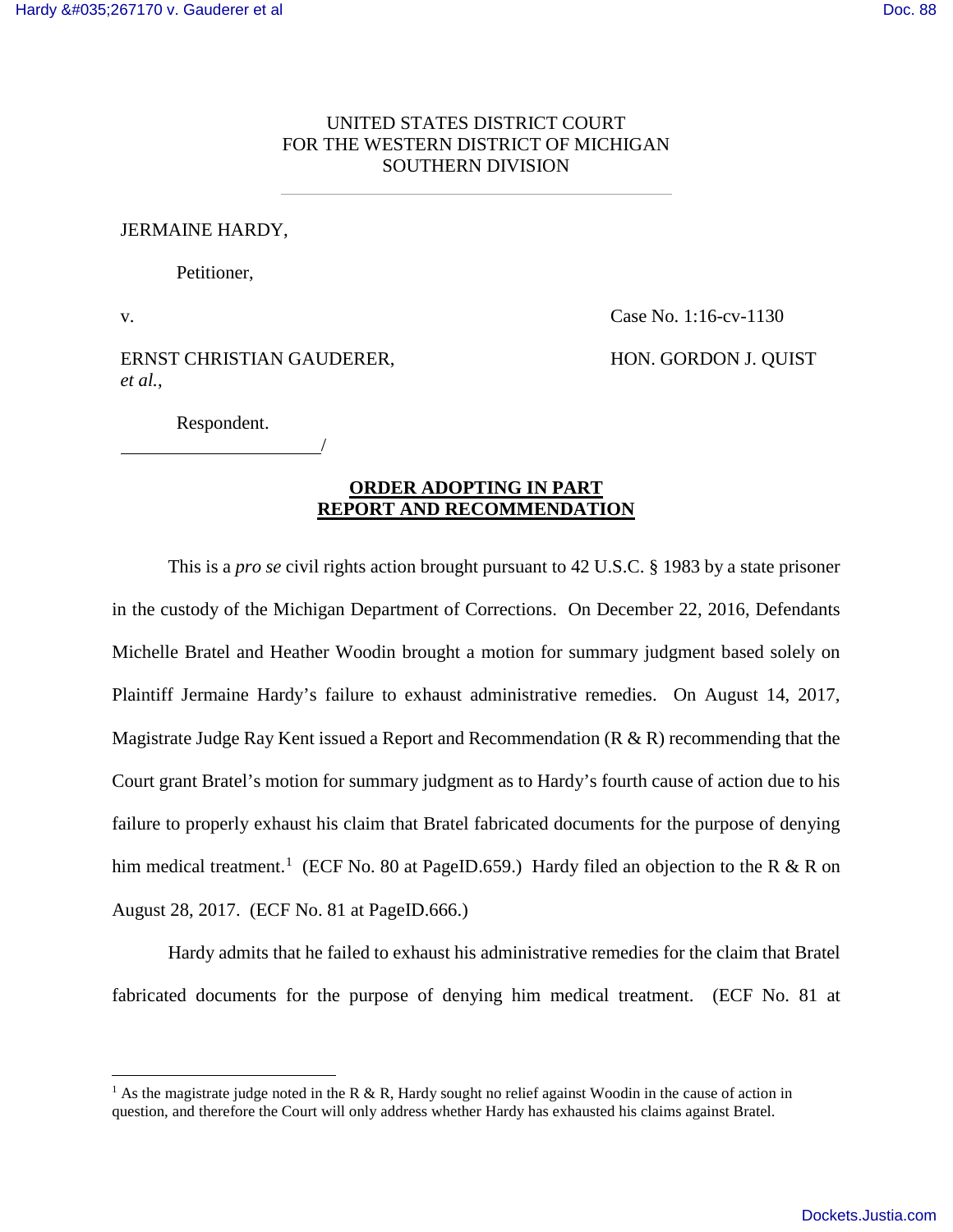PageID.667.) However, Hardy requests that the Court parse his fourth cause of action, and only dismiss the portion relating to Bratel allegedly "fabricat[ing] his in-take documents to deny treatment." (*Id.*) Hardy's Fourth cause of action reads as follows:

Plaintiff alleges that defendant Bratel was directly involved with Gauderer, had the knowledge and acquiescence and knew Plaintiff would suffer withdrawals when his Wellbutrin was stopped "cold turkey" and fabricated his in-take documents to deny treatment, constituted deliberate indifference in violation of the Eighth Amendment.

(ECF No.1 at PageID.13) In her motion, Bratel herself claimed that she was entitled to summary judgment on the grounds that Hardy failed to exhaust the fabrication allegation specifically, and not the entire fourth cause of action. (ECF No. 14 at PageID.105.)

Parsing out the clause "and fabricated his in-take documents to deny treatment" leaves the cause of action with the allegation, in summary, that Bratel knew Hardy "would suffer withdrawals" from Wellbutrin which "constituted deliberate indifference in violation of the Eighth Amendment." This is similar to Hardy's sixth cause of action, which "alleges that Gauderer, Bratel and Woodin knew that he *was* suffering from Wellbutrin withdrawals." (ECF No. 1 at PageID.14.) (emphasis added) The differences between the proposed parsed fourth and the sixth causes of action are the inclusion of Gauderer and Woodin in the latter, and the verb tense of the effect on Hardy, i.e. the conditional "would suffer" versus the past continuous "was suffering." While the Court expresses no opinion as to the viability of Hardy's claims for deliberate indifference, under Federal Rule of Civil Procedure Rule  $8(e)(2)$ , he can plead alternative statements of a claim. However, he cannot simply restate a claim for deliberate indifference in order to gain a double recovery.

Therefore, the magistrate judge properly dismissed the allegation that Bratel "fabricated [Hardy's] in-take documents to deny treatment." However, the Court agrees with Hardy that his